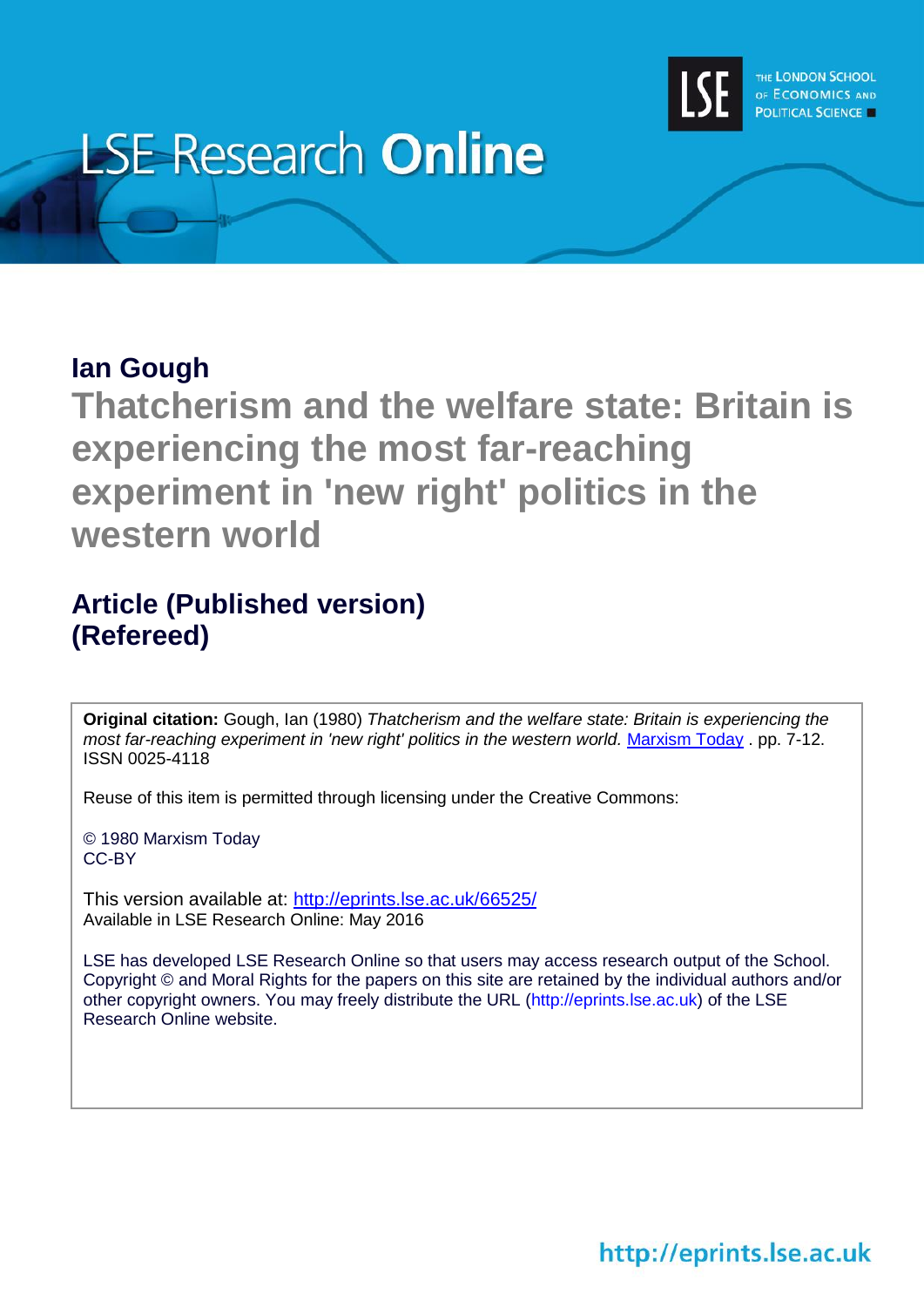# Ian Gough **Thatcherism and the Welfare State**

Britain is experiencing the most far-reaching experiment in 'new right' politics in the western world.

#### **'Minister, how exactly will shutting down old peoples' homes revitalise the British economy?'**

*(Robin Day in a radio interview with a Conservative government minister)*

The British welfare state is under attack today, that much is clear. But why? What is the nature of the attack? How does the 'new conservatism' of the Thatcher government differ from the 'traditional Toryism' of Macmillan and Heath? What is the link between the Government's monetarist economic policies and their and-welfarism? And will either work ? These are some of the questions I want briefly to tackle here.

#### The cuts

The current crisis in the welfare state has a quantitative and a qualitative dimension. Let us look at each in turn. Since the mid-1970s first a Labour then a Tory government have successfully attempted to restrain the previously rapid growth of expenditure on the major social services (see table). Between 1975/6 and 1977/8 the Labour government cut back housing and education spending, held spending on personal social services constant and thereby stabilised total social expenditure. The newly instituted cash limit system clearly did its work, especially in cutting back these local authority provided services.

A slight easing of controls on social spending occurred in the last year of the Labour government permitting an increase of 2% overall (after allowing for the switch from child tax allowances to child benefit

Social Expenditure in the UK: % increases at constant 1979 prices

| 1975/6<br>$-77/8$<br>$(2 \text{ years})$ | 1977/8<br>$-78/9$ | 1978/9<br>$-79/80$ | Planned<br>1979/80<br>$-80/1$ | Planned<br>1980/1<br>$-82/3$<br>$(2 \text{ years})$ |
|------------------------------------------|-------------------|--------------------|-------------------------------|-----------------------------------------------------|
| 8.3                                      |                   |                    | 2.4                           | 0.7                                                 |
| 2.0                                      | 2.6               | 0.0                | 2.7                           | 2.1                                                 |
| 0.4                                      | 3.7               | 3.3                | $-6.6$                        | 3.9                                                 |
| $-4.0$                                   | 2.2               | 14                 | $-4.5$                        | $-4.1$                                              |
| $-12.4$                                  | $-5.1$            | 2.2                | $-12.5$                       | $-30.9$                                             |
| 0.6                                      | 4.5(1.8)          | 2.2(0.4)           | $-1.2$                        | $-3.4$                                              |
| $-6.5$                                   | 6.0(4.5)          | 4.1(3.1)           | $-0.7$                        | $-3.8$                                              |
|                                          |                   |                    | $9.7(3.6)^*$ 3.6(-0.7)*       |                                                     |

Source: *Public Expenditure White Paper Cmnd 7841, March 1980.*

\*The social security figures for 1978/9 and 1979/80 are spuriously inflated due to the switch from a combination of family allowances and child tax allowances to child benefit. The figures in brackets in these columns are a rough attempt to exclude the impact of this change.

- a quite spurious 'increase' in social security outlays). Planned spending for the next year (1979/80) allowed for virtually no growth and marked a switch in the target of cuts from the locally provided services to the centrally provided social security and health system. Though the Tories' June 1979 Budget made further immediate cuts in the housing and education programme, raised prescription charges and cut back on employment services for that year, the plans for this next squeeze on social spending had already been decided on by the outgoing Labour government.

Then in November 1979 and March 1980 the Thatcher government took two more swings of the axe against the welfare state and determined a real fall in its resources for 1980/81. Once again housing, education and the personal social services are the prime targets, though social security is further squeezed. Even more far-reaching cuts are planned for the next two years. Of course the immediate impact on many services is often worse than the crude averages suggest. For example the growing number of elderly people in the population means that personal services such as home helps need to rise by 2% each year just to keep pace. So even a standstill on expenditure results in a sharp fall in the quality of many social services. Furthermore the planned cuts for this year assume an inflation rate of *}6Vz%* which is an obvious underestimate. If the Government sticks to its cash limits the real impact on services will be much worse than the table suggests.

The Conservatives' intention progressively to reduce resources for the social services marks a new approach: previous expenditure plans by the Labour government anticipated a further growth after the 'temporary' cuts which were necessitated by the economic crisis. Nevertheless it is important to stress that this quantitative attack on the welfare state was initiated by the Wilson/Callaghan administrations in 1975: the Conservative policy is simply more (or rather less) of the same. In turning to the qualitative shifts in policy we see more clearly the distinctive ideological reversal championed by the Thatcher administration.

#### **The ideological attack**

Its policy changes include the following. Sitting council house tenants have the right to buy their house at very large discounts, council rents are going up sharply (which will further 'encourage' the sale of council houses), new housing programmes are pared to the bone and new controls are to be introduced over councils' direct works departments. In education the trend to comprehensives will be halted, overseas student fees will be linked to their full economic cost and the new assisted places scheme will provide more public money for private schools. And in social security the recent Budget marks the most important attack on social rights since the war: benefits to strikers' families are cut by £12 a week, 'short-term' benefits for the sick,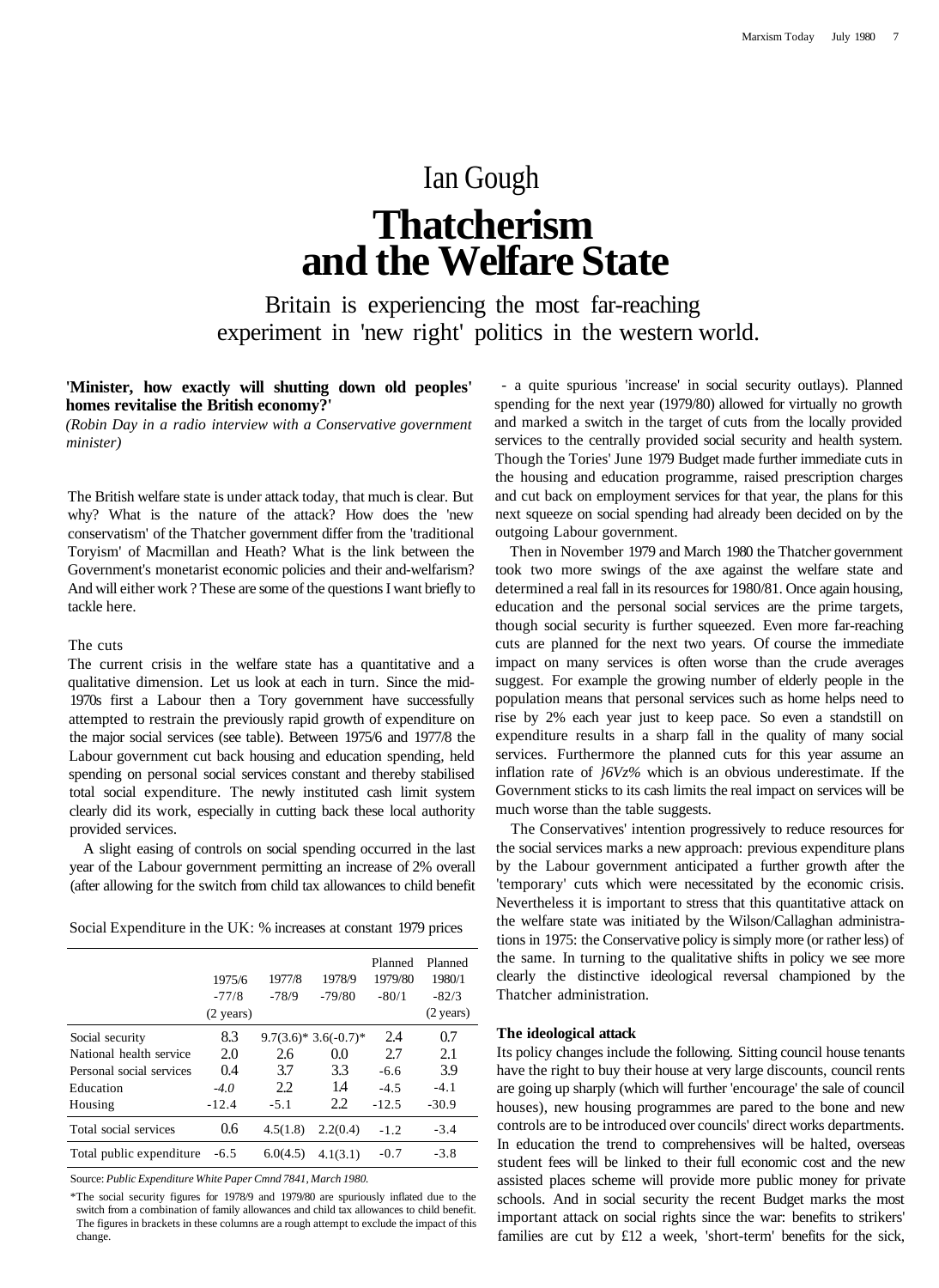unemployed and disabled are deliberately cut by raising them only 11 V2% this year and by taxing them in subsequent years, increases in child benefits are postponed, and earnings-related short-term benefits will be abolished (but not earnings-related contributions). Even state pensioners will suffer a fall in real income since the rise of 161/2% will undoubtedly fall short of price increases.

Drawing together the threads of these policies, we see a major attempt to reprivatise parts of the welfare state (housing, education), higher charges on consumers (health, housing), and in social security explicit decisions to weaken the organised working class, to widen the gap between 'deserving' and 'undeserving' claimants and to encourage work incentives (at the same time that some employment schemes are eliminated and unemployment will escalate). This is not to mention the encouragement of police and law and order services, or the overt attack on progressive education. It is difficult to avoid the conclusion that the welfare state is attacked by the new conservatism at least as much for ideological as for economic reasons. Some of their policies (the assisted places scheme, possibly council house sales) will *raise* net costs to the Exchequer.

#### **RESTRUCTURING THE WELFARE STATE UNDER THATCHER**

#### *In The Political Economy of the Welfare State^* I argued:

There are four ways amongst others in which the state, acting in the long-term interests of capital, may seek to restructure the welfare state at a time of economic crisis like the present: by adapting policies to secure more efficient reproduction of the labour force, by shifting emphasis to the social control of destabilising groups in society, by raising productivity within the social services and possibly by reprivatising parts of the welfare state.'

However I also argued that this process of restructuring needs to be situated within an overall strategy for counteracting the crisis, and that there were, in Britain today, two alternative capitalist strategies available: the radical right strategy and the 'corporatist' strategy. The Labour administrations of 1974-79 practised a degenerated form of

## is attacked by the new Conservatism at least as much for ideological as for economic reasons.

corporatism increasingly watered down with various monetarist elements. In the 1979 election a clear choice was expressed (at least in the southern half of England) for an undiluted form of the right wing strategy. But what are the crucial elements of the 'new conservatism' and how have they affected the restructuring of the welfare state?

In answering this question I am drawing on some previous articles in Marxism Today. Peter Leonard<sup>2</sup> has explored different ways in which this restructuring takes place under social democracy and under the 'radical right'. Together with earlier articles by Stuart Hall<sup>3</sup> and Andrew Gamble,<sup>4</sup> he emphasises the specific role of political and ideological elements in this particular response to the contemporary crisis of British capitalism. I wish to consider the links between these and the Tories' economic strategy analysed by Michael Bleaney.<sup>5</sup>

According to Hall and Gamble, Thatcherism is a political formation that combines the principles of the 'social market economy' with a new 'authoritarian populism'. The social market economy represents a return to some of the precepts of nineteenth century liberalism; a limited role for government, an emphasis on the responsibilities of the individual and so forth. In Britain and the Anglo-Saxon world generally this has taken the form of a resurgence of monetarism as advocated by Milton Friedman. Populism represents an appeal to national interests which are supposedly above class interests, drawing on the ideology of a neutral market place working in the interests of all. In its attack on immigrants, welfare recipients and unions, for example, it stresses the need for a strong state to represent national over sectional interests, though Thatcherism clearly differs from a

# this new right ideology did not appear out of thin air

truly authoritarian movement. Crudely speaking then Thatcherism  $=$ monetarism + authoritarian populism, though the two threads of this ideology clearly complement each other.

#### **The centrality of the welfare state**

What is striking for our purposes is the position of the welfare state at the heart of these two strands. The welfare state is the central target for the radical right on both counts. First, because it allegedly generates even higher tax levels, budget deficits, disincentives to work and save, and a bloated class of unproductive workers. Second, because it encourages 'soft' attitudes towards crime, immigrants, the idle, the feckless, strikers, the sexually aberrant and so forth. Economic prescriptions and populist incantations are harnessed together, and their prime target is the expanded sphere of state responsibility, state regulation and state-provided benefits which constitute the modern welfare state. As Hall stresses, this new right ideology did not appear out of thin air; it needed to be constructed, though it utilised existing elements. And, as Gamble shows, it had to be welded into a party political programme which could be electorally successful.

The process of restructuring the welfare state can now be situated within the political formation of the radical right. First, the *quantitative* role of cuts follows from the precepts of monetarism: strict control of the money supply, a substantial reduction in the level of government expenditure and taxation and a shift towards indirect taxation. A reduction in the public sector borrowing requirement is a key object of policy because of its impact on the money supply (or on interest rates if government securities are to be sold to the nonbanking sector). Given the commitment to lower tax levels in order to encourage incentives to work and invest, this must involve even faster cuts in public spending. Given the commitment to higher defence spending, this must involve still greater cuts in social and economic expenditures. This has as another aim the weakening of the power of organised labour via higher rates of unemployment (and the threat of still higher levels if wage claims are 'excessive'). The goal is to use market forces (together with new legal restrictions) to reduce real wages and augment profits. A cut in the 'social wage', for example reducing housing subsidies or personal social services, augments this pressure to reduce labour's share in the national income. It thus provides an indirect route to encourage profitability and reinvestment in British industry, even if a sound monetarist government like the present one disclaims any responsibility for the national rate of economic growth.

Second, the *qualitative* shifts in social policy are designed to reassert individualism, self-reliance and family responsibility, and to reverse the collective social provision of the post-war era. Present attempts to impose a national curriculum and 'raise standards' in public education provide a striking example of the social programme of the new conservatism. In many ways, though not all, these qualitative shifts complement the absolute cuts in expenditure: cutting social benefits to working age adults saves money and panders to the anti-scrounger mentality of the new populism. Together these two sets of forces have generated the most sustained attack on the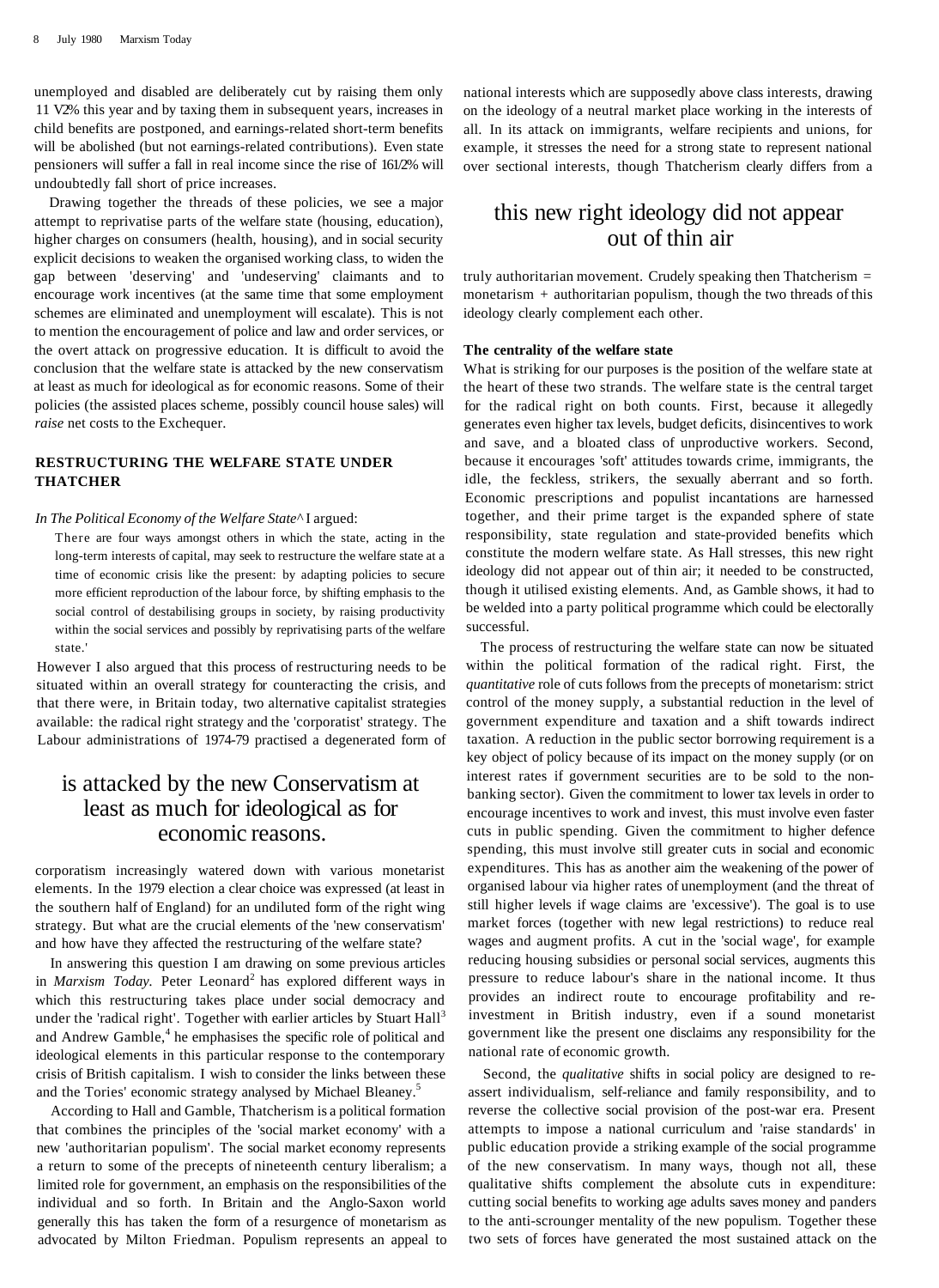welfare state since the war. The restructuring of the welfare state has begun in earnest.

#### **WELFARE UNDER CAPITALISM**

To understand why the welfare state is under attack today, we must first understand why it developed so markedly this century and in particular since the Second World War. This section summarises the analysis developed at greater length in my book. The welfare state in modern capitalist countries comprises public cash benefits (such as pensions), public benefits in kind (such as education), public regulation of the activities of individuals and corporations (such as consumer or labour legislation) and the taxation system. This complex of measures serves two major goals: the reproduction of labourpower, and the maintenance and control of the non-working population. Both involve quantitative and qualitative aspects; the state ensures directly or indirectly a minimum level of consumption for different groups in the population, and at the same time it modifies the pattern of socialisation, behaviour and abilities within the population. Since it is a capitalist welfare state it imposes sanctions and controls at the same time that it provides benefits (take council housing, for example, or education or supplementary benefit).

These goals can be grouped together and constitute *the state organisation of social reproduction.* As Engels pointed out, reproduction is just as essential an activity in all societies as production. The process of social reproduction refers to the processes of biological reproduction, of economic consumpton and of socialisation: in short to the way individuals as social beings are 'produced' rather than goods and services in the process of production. Of course the family has played, and continues to play, a crucial function here, but when we refer to the state organisation of social reproduction we are referring to the way the welfare state has modified and partially supplemented the family in the twentieth century. From supplementary benefit to child care officers the welfare state today is intimately involved in this process. But our definition also reminds us how contentious this process is: after all the radical right are questioning precisely the respective roles of state, family and market in the sphere of social reproduction.

Reproduction is only one of the activities of the modern capitalist state. Modifying James O'Connor's analysis in his book *The Fiscal Crisis of the State<sup>6</sup>* we can identify three broad functions that it performs:

- 1. accumulation
- 2. reproduction
- 3. legitimation/repression

The first refers to all the means by which the state tries to maintain favourable conditions for the accumulation of capital. The third refers to the means by which it attempts to maintain social order and social control whilst at the same time trying to preserve social harmony and avoid harmful conflict (harmful, that is, to the state and private capital). Social policies clearly have implications for these other goals of the modern state: for example some policies (like the redundancy payments scheme or parts of higher education) are designed to achieve economic benefits for the private sector; whilst others (such as some aspects of education) perform a social control job, and many help to legitimise the system and reduce dissension in society. So the welfare state is involved in all three areas of activity, though I would argue its prime concern is with maintaining and adapting social reproduction.

#### **The welfare state: the outcome of conflict**

But this does no more than provide a framework for understanding particular social policies such as those of the Thatcher government. In fact it scarcely does this, for there is a danger in the above account of



*explaining* the modern welfare state in terms of the *functions* that it performs in capitalist society — the danger, in short, of a crudely functionalist account. But class conflict, in particular pressure from the organised working class, has played a major role in the origins and spread of welfare services. Indeed for many the British welfare state is the child of the labour movement and the post-war Labour government. How can this be reconciled with the role that, we have argued, it plays in securing capital accumulation, social reproduction and political legitimation?

The brief answer is that the welfare state is the vector of two sets of political forces: 'pressure from below' and 'reform from above'. The first refers to the myriad ways in which class movements together with social and community movements demand social reforms to protect or extend their interests. This may result from pressure group politics within the state at one extreme to direct action and street conflict at the other. 'Reform from above' refers to the various ways in which the state seeks to implement social reform which will serve the longerterm economic, social and political interests of capital, or particualar sections of capital. The state does not automatically perform this job: it requires at the least the executive and administrative wherewithal! and a form of political mobilisation. I believe these are more readily available the more centralised is the apparatus of the state. The stronger is the role of the executive and senior civil service *vis-a-vis* parliament, for example, the more can they override short-term pressures from representative's of particular capitalist interests and impose a longer-term, more class-oriented strategy.

I would argue that these two sets offerees have *both* strengthened,

- <sup>4</sup>A Gamble, 'The Decline of the Conservative Party', *Marxism Today,* Nov 1979.
- <sup>5</sup>M Bleaney, 'The Tories' economic stratgy', *Marxism Today,* Nov 1979.
- 6 J O'Connor, *The Fiscal* Crisis *of the State,* St James Press, 1973.

<sup>&#</sup>x27;I Gough, *The Political Economy of the Welfare State,* Macmillan, 1979.

<sup>&</sup>lt;sup>2</sup>P Leonard, 'Restructuring the Welfare State: from social democracy to the radical right', *Marxism Today,* Dec 1979.

<sup>3</sup> S Hall, 'The Great Moving Right Show', *Marxism Today,* Jan 1979.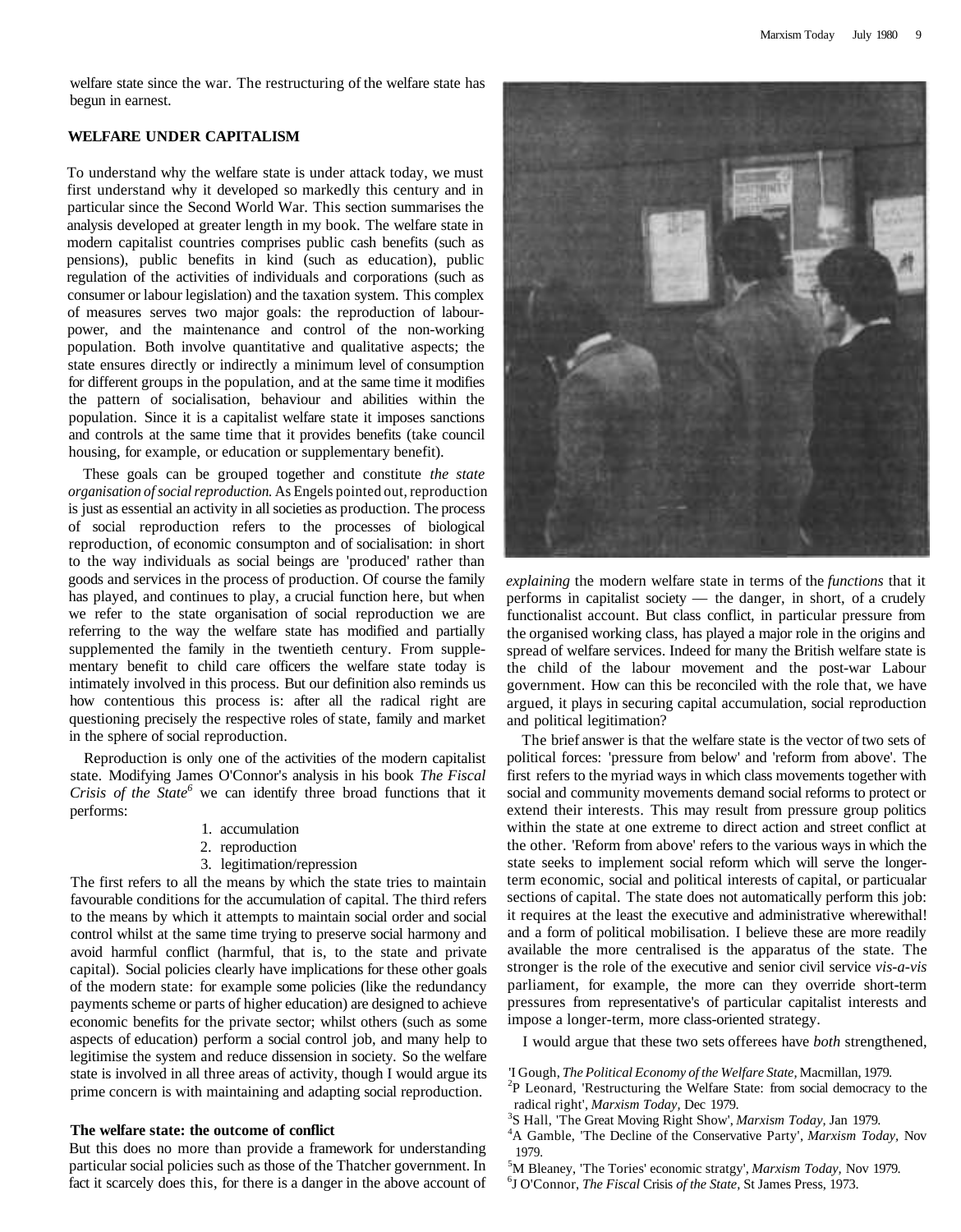and partially reinforced one another, over the last 40 years particularly in Britain. Their interaction led to two especially notable periods of social reform in the 1940s and the 1960s. During the Second World War the foundations of the Keynesian-welfare state were established. Though many of the reforms were enacted by the post-war Attlee government, it is notable that most were the product of the war-time coalition government (the Beveridge report, the Butler Education Act). They represented the outcome of pressures from below war-time radicalisation and a spirit of 'no going back to the Thirties' - plus reforming drives from above — a recognition of the political and economic necessity of greater state responsibility for economic performance, notably through Keynesian demand management techniques. Thus in Britain Keynes and Beveridge represented a linked response to the pre-war crisis focusing respectively on demand management (part, but only part, of the economic sphere) and the sphere of social reproduction. Together they formed the core of the 'post-war settlement' between capital and labour which was to prove so successful a basis for post-war prosperity.

#### The **60s and** 70s

The 1960s and early 1970s saw a second wave of reforms as social and economic policy was slowly restructured in the face of a faltering rate of accumulation in Britain. The development of incomes policies, industrial strategies, the modification of Beveridge's social security principles, the expansion of higher education: all these represented a further extension of state intervention and a closer gearing of economic and social policy. Again there were pressures from below, from a labour movement of greater defensive economic strength, and from newer social and community movements; and pressures from above as reformers and spokesmen for capital understood the limited role of Keynesian policies and advocated more systematic economic and social intervention in order to restructure British capital in the face of overseas competition, domestic class pressures and a falling rate of profit. Again, though the Labour election victory in 1964 signalled the shift in direction, many of the individual reforms had been initiated in the last years of the previous Conservative administration.

So the British welfare state represents the outcome of growing working class pressure for economic and social reforms, modified by the desire of a more centralised state apparatus to restructure economic and social policies for its own reasons. In part the post-war Keynesian-welfare state generated its own momentum for further state intervention, to secure economic growth and capital accumulation within a new balance of class forces that it had itself helped to shape. It follows from this that the development of Keynesian economic policy and modern social policy were interlinked and formed the two central planks of the post-war political consensus between the parties. It therefore comes as no surprise to find that both planks are simultaneously under attack from the new radical right.

#### **THE WELFARE STATE AND THE ECONOMIC CRISIS**

But what, if any, is the link between an expanded welfare state and a declining economy? Is the British economic crisis the result of an overgrown public sector, as the present Government would have it, or are the two unconnected? My own view is that there is a link, but that it is not so straightforward or unambiguous as the new conservatism suggests. After all a recent EEC report showed that government spending as a share of GDP is lower in the UK than any other country in the EEC. On the other hand socialist reformers and others who deny any link and who reiterate Keynesian nostrums about the need for more public spending in order to pull us out of recession do a disservice to the socialist movement. The Keynesian welfare state *has*

# it is likely that the British welfare system has contributed to the crisis by exacerbating inflation and undermining market mechanisms.

generated new contradictions working as it is within the framework of a private capitalist economy. It is not possible for state spending to rise inexorably as a share of GNP without adverse consequences for its domestic capital. What then are these limits?

In general the impact of the welfare state on capitalist economy will depend on the answers to several questions, in particular the following:

- 1. Who pays the taxes? In answering this we must recognise that both capital and labour possess the means of trying to pass on higher taxes — via higher prices or higher pre-tax wages.
- 2. On what criteria are social benefits distributed? Are they predominantly distributed on some criterion of need, or do they take into account the labour market position of men and women, the impact on work incentives, and so forth? In other words do social policies *subvert* or *complement* the mechanism of the market?

Generally speaking, the impact of welfare policies on capital accumulation will be more favourable the more they are paid for by taxes on labour rather than capital, the more they follow market criteria in distributing and awarding benefits, and the more closely are social and economic policies integrated. But of course the more social policies are shifted in this direction, the more they may interfere with social reproduction and political legitimation.

#### **The impact on British capitalism**

In the light of this what has been the impact of the welfare state on British capitalism? Two peculiar facts about Britain must be borne in mind in answering this question. First, the position of Britain within the world economy is a declining one, and the deep-seated weaknesses of our economic structure are now super-imposed on a world-wide recession which has marked the end of the post-war boom. Second, the defensive economic strength of the British trade union movement has prevented the strategy of industrial restructuring attempted by Labour and Conservative administrations since the early 1960s from being successfully implemented (Purdy, Jacques).<sup>7</sup> This defensively strong, decentralised labour movement with extensive shop-floor organisation has also hindered the restructuring of the welfare state. Unlike the USA, Britain has a developed set of social services available in the main for the whole population rather than certain privileged strata within it. But unlike Sweden and West Germany for example these are not closely integrated with economic policy to achieve greater mobility of labour or to encourage labour force participation. Council housing policy, for example, may well restrict the mobility of labour demanded by capital and interfere with the operation of labour markets. Furthermore British unions managed to maintain their members' post-tax incomes in the face of slow growth, rising tax levels and periodic incomes policies at least until the mid-1970s. But again unlike Sweden this was not achieved by means of a corporatist-style social contract which would yield some tangible benefits to capital. In an environment of relative economic decline, it is likely that the British welfare system has contributed to the British economic crisis by exacerbating inflation and undermining market mechanisms. But these very features stem from the particular ways social policy has developed in post-war Britain, outlined above.

It is perhaps not surprising, then, that monetarist and populist attacks on the welfare state have established themselves here. Given the failure of Keynesianism, and the progressive degeneration of the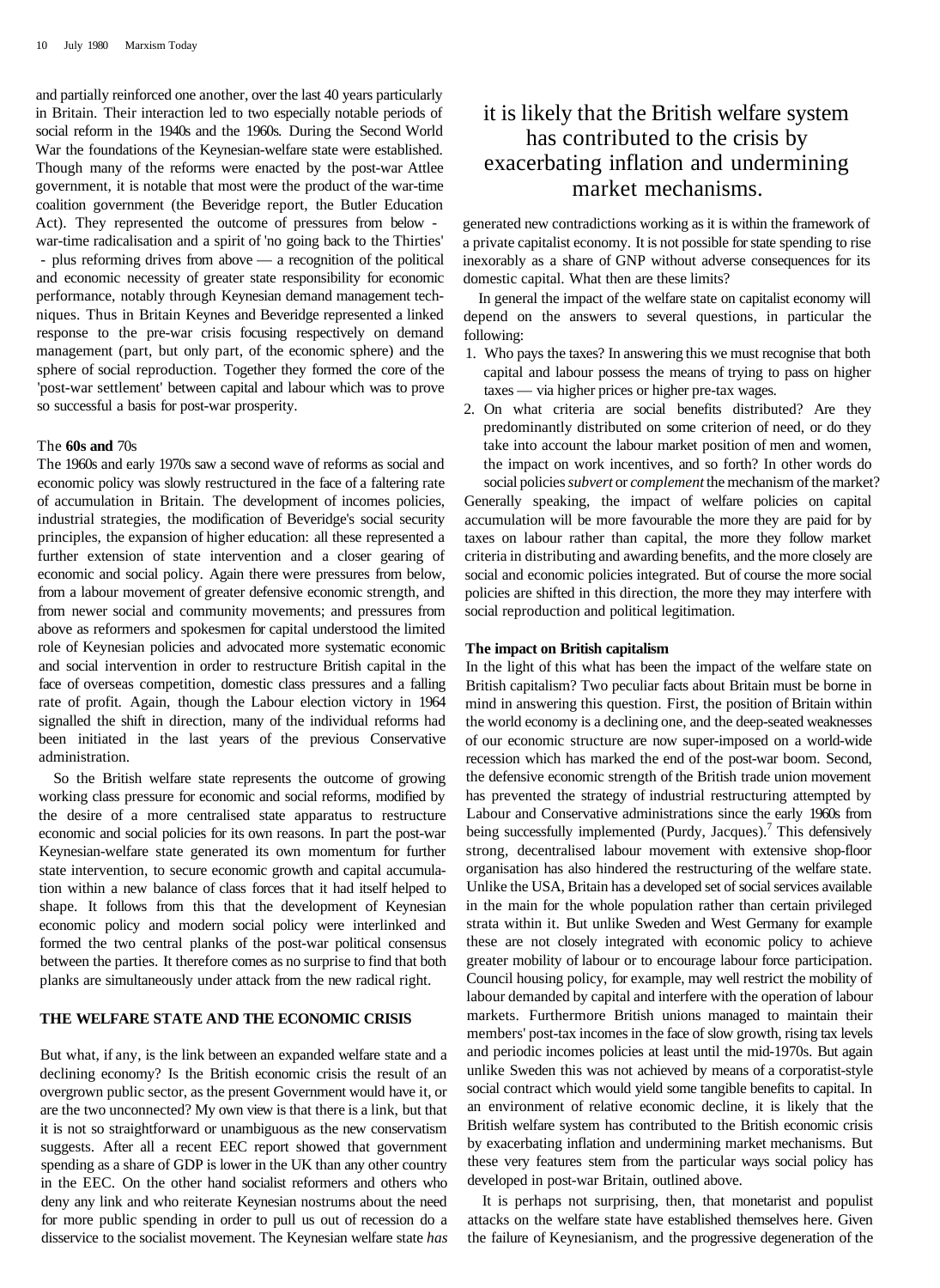Labour governments' corporatist experiments after the 1974 Social Contract, a vacuum opened up which first Powell, then Thatcher, Joseph *el al* were quick to exploit. The defeat of the Left in the EEC referendum of 1975 under a Labour government helped prepare the ground for this move to the right. The indigenous populist ideology, analysed by Hall and Gamble; the reluctance of British capital to opt for Continental-style interventionism; and the failure of the Labour leadership to develop an alternative strategy to replace the wilting nostrums of Keynesianism, all left the way open for a tax-welfare backlash culminating in the victory of the new conservatism in the last election. The Left is also implicated in its failure to unify around some coherent transitional strategy as an alternative to both Labour reformism and the new conservatism. The alternative economic strategy adopted at the Labour Party conference in 1973 represented an important stage in this process of re-thinking. But as Hodgson<sup>8</sup> has argued it was conceived by the left of the Labour Party, in particular the Tribune group, as a Parliamentary policy without the need for mobilisation at the local level, which emasculated its socialist content and meant that it differed little from corporatist-style interventionism.

The result is that Britain is experiencing the most far-reaching experiment in 'new right' politics in the Western world. The Thatcher government alone has received Milton Friedman's blessing. Its underlying aim is to attack the labour movement on the economic and ideological fronts. The policy shifts outlined earlier on can all be seen to contribute to this aim: legal sanctions against unions, mass unemployment by means of tight monetary controls, the cutting of social benefits for the families of strikers, a reduction in the social wage on several fronts, and a shift to more authoritarian practices in the welfare field. It represents one coherent strategy for managing the British crisis, a strategy aimed at the heart of the post-war Keynesianwelfare state settlement.

#### **THE FUTURE PROSPECTS FOR THATCHERISM**

Will it work? In trying to answer this question, I will address in turn each of the three functions of the state mentioned earlier on.

1. *Accumulation.* All economic forecasters now agree that the prospects for the British economy until at least 1983 are grim. *The Economist* (Feb 2-8,1980) — by no means the most gloomy — predicts by 1981 a fall of *2Vi%* in GDP, manufacturing investment down by 121 /2%, unemployment up to 2 million according to the Government's downward-biased measure, inflation still well into double figures and a current account deficit, North Sea oil notwithstanding, of £3 billion. The Cambridge Economic Policy Group forecast is still more pessimistic, predicting an 8% fall in real GDP from 1979-81. Thus the deflationary monetarist policies of the present Government hardly provide the basis for a recovery in profitability and capital accumulation in the short to medium term: instead they are making matters much worse.

The cuts in social expenditure will have an impact not only on the recipients of the services, but on sections of private capital as well. So far it is capital spending that has borne the brunt of the cuts, so that government demand for the output of the construction industry for example has fallen dramatically. The new cuts announced recently will only exacerbate this problem. One half of NHS expenditure for example consists of purchases from the private and nationalised sectors (drugs, supplies, oil, electricity), so that government cuts here directly harm private industry. Even if the Government manages to impose its future cuts on transfer payments, public sector employment and wage and salary levels, this will still have a multiplier effect on private sector output. The Chancellor's intention to reduce public sector borrowing sharply to £8Vi billion in 1980, only  $3^3/4\%$  of

GDP, will exacerbate the already deep recession.

How can it happen that a policy intentionally designed to revitalise British capitalism should have this opposite effect? It stems from a contradiction within the accumulation process long ago noted by Marx. For capital accumulation to proceed two conditions must be fulfilled: first, profits must be produced by successfully exploiting labour within the production process; second, these profits must then be realised by the exchange of commodities in the circulation process. These two movements of the process are now in contradiction. Keynesian policies by sustaining aggregate demand overcame the inter-war crisis of underconsumption but have over the long-term contributed to a falling rate of profit and undermined the production of surplus value. In reaction to this the present Government is attempting to alter the class balance of forces to raise the rate of exploitation, but in so doing it will worsen in the short-term the domestic conditions for realising this surplus value. That is, a deflationary policy results in excess capacity and falling profit margins (unless exports can rise to make up the loss, a scenario that looks increasingly unlikely). In short, higher government spending facilitates the realisation of profits in the short term, but interferes with their production of profits in the longer term whereas cuts in spending may aid the production of profits in the longer term, but at their short-term expense. The conclusion is that an approach relying on market forces to expand accumulation in the longer-term worsens its prospects on the short to medium term.

#### **Reproduction**

*2. Reproduction.* The new conservatism believes that the welfare state, the state organisation of social reproduction, has proceeded too far, that individual and family responsibility are undermined by this

<sup>7</sup>D Purdy, 'British capitalism since the war', *Marxism Today,* Sept 1976. M Jacques, Thatcherism: the impasse broken?', *Marxism Today,* Oct 1979. 8 G Hodgson, *Socialist Economic Strategy,* ILP Square One Publications, 1979.